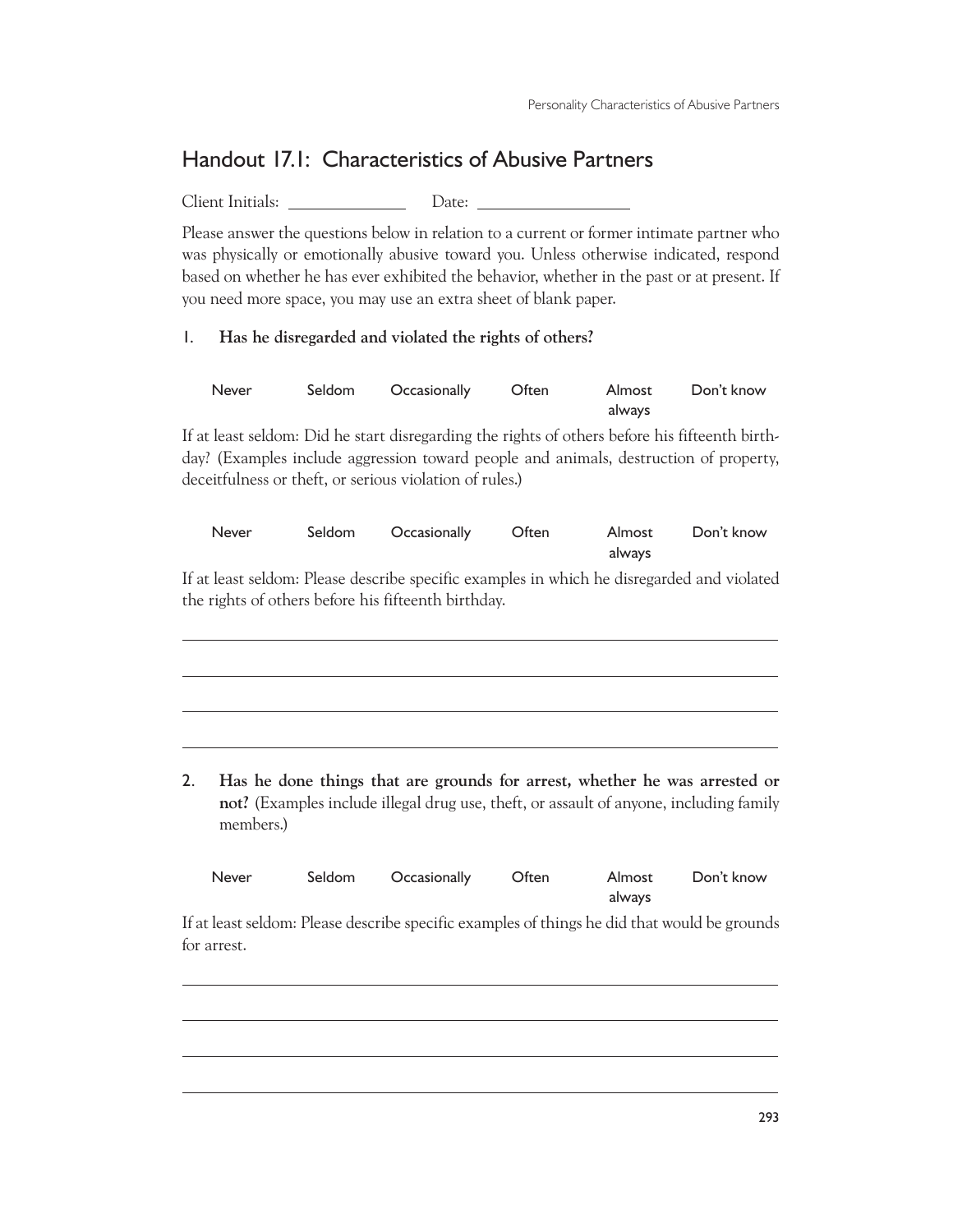Treating PTSD in Battered Women

 $\overline{a}$ 

If you didn't describe acts where he threatened to kill you, seriously harm you, or physically hurt you, or made you engage in sexual behavior against your will, please describe examples of this kind of behavior.

3. **Has he been deceitful, as indicated by lying, use of aliases, or conning others for personal profit or pleasure?**

| Never                                   | Seldom | Occasionally                                                                               | Often | Almost<br>always | Don't know |
|-----------------------------------------|--------|--------------------------------------------------------------------------------------------|-------|------------------|------------|
| others for personal profit or pleasure. |        | If at least seldom: Please describe specific examples of lying, use of aliases, or conning |       |                  |            |
|                                         |        |                                                                                            |       |                  |            |
|                                         |        |                                                                                            |       |                  |            |

4. **Is he impulsive or does he fail to plan ahead?** (For example, does he do things on the spur of the moment without consideration of the consequences to himself or others?)

| Never | Seldom Occasionally Often |        | Almost Don't know |
|-------|---------------------------|--------|-------------------|
|       |                           | always |                   |

If at least seldom: Please describe specific examples of his impulsiveness or failure to plan ahead.

 $\overline{a}$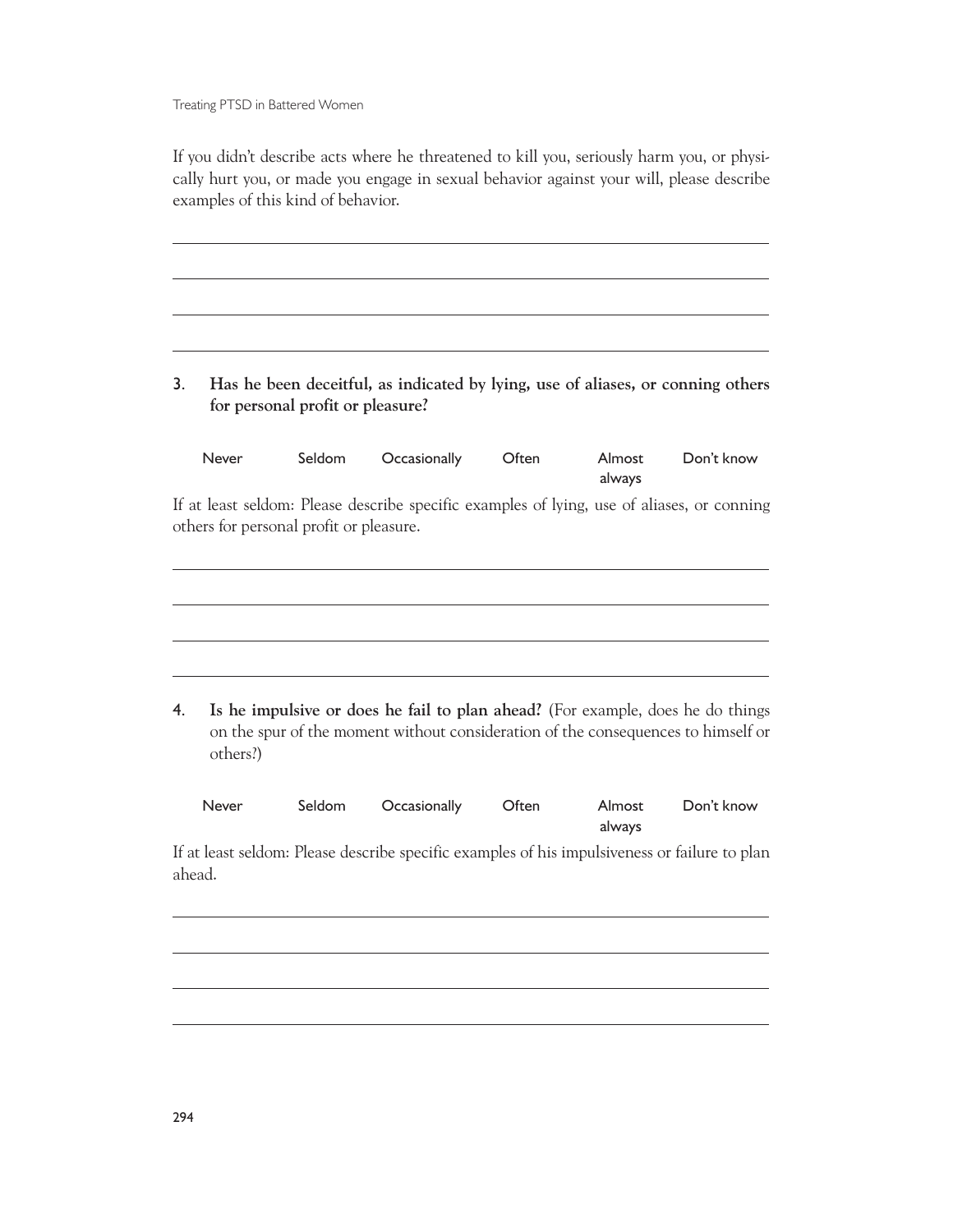Personality Characteristics of Abusive Partners

5. **Is he irritable and aggressive, as indicated by physical fights or assaults?** (This includes beating you or your children.)

|    | <b>Never</b> | Seldom | Occasionally                                                                                                                                                                                                                                     | Often | Almost<br>always | Don't know |
|----|--------------|--------|--------------------------------------------------------------------------------------------------------------------------------------------------------------------------------------------------------------------------------------------------|-------|------------------|------------|
|    |              |        | If at least seldom: Please describe specific examples of physical fights or assaults.                                                                                                                                                            |       |                  |            |
|    |              |        |                                                                                                                                                                                                                                                  |       |                  |            |
|    |              |        |                                                                                                                                                                                                                                                  |       |                  |            |
|    |              |        |                                                                                                                                                                                                                                                  |       |                  |            |
|    |              |        |                                                                                                                                                                                                                                                  |       |                  |            |
| 6. |              |        | Has he displayed a reckless disregard for his own safety or the safety of others?<br>(Examples include drunk driving, repeatedly speeding, multiple accidents, or neglect<br>of a child that puts the child in danger.)                          |       |                  |            |
|    | Never        | Seldom | Occasionally                                                                                                                                                                                                                                     | Often | Almost<br>always | Don't know |
|    |              |        | If at least seldom: Please describe specific examples of ways he displayed a reckless disre-<br>gard for his own safety or the safety of others.                                                                                                 |       |                  |            |
|    |              |        |                                                                                                                                                                                                                                                  |       |                  |            |
|    |              |        |                                                                                                                                                                                                                                                  |       |                  |            |
|    |              |        |                                                                                                                                                                                                                                                  |       |                  |            |
| 7. |              |        | Is he or was he consistently irresponsible, as indicated by failure to main-<br>tain consistent employment or honor financial obligations? (Examples include<br>repeated absences from work not explained by illness, extended unemployment even |       |                  |            |

| <b>Never</b> | Seldom | Occasionally | Often | Almost | Don't know |
|--------------|--------|--------------|-------|--------|------------|
|              |        |              |       | always |            |

when jobs were available, defaulting on debts, or failing to provide child support.)

If at least seldom: Please describe specific examples of his failure to maintain consistent work behavior or honor financial obligations.

 $\overline{a}$